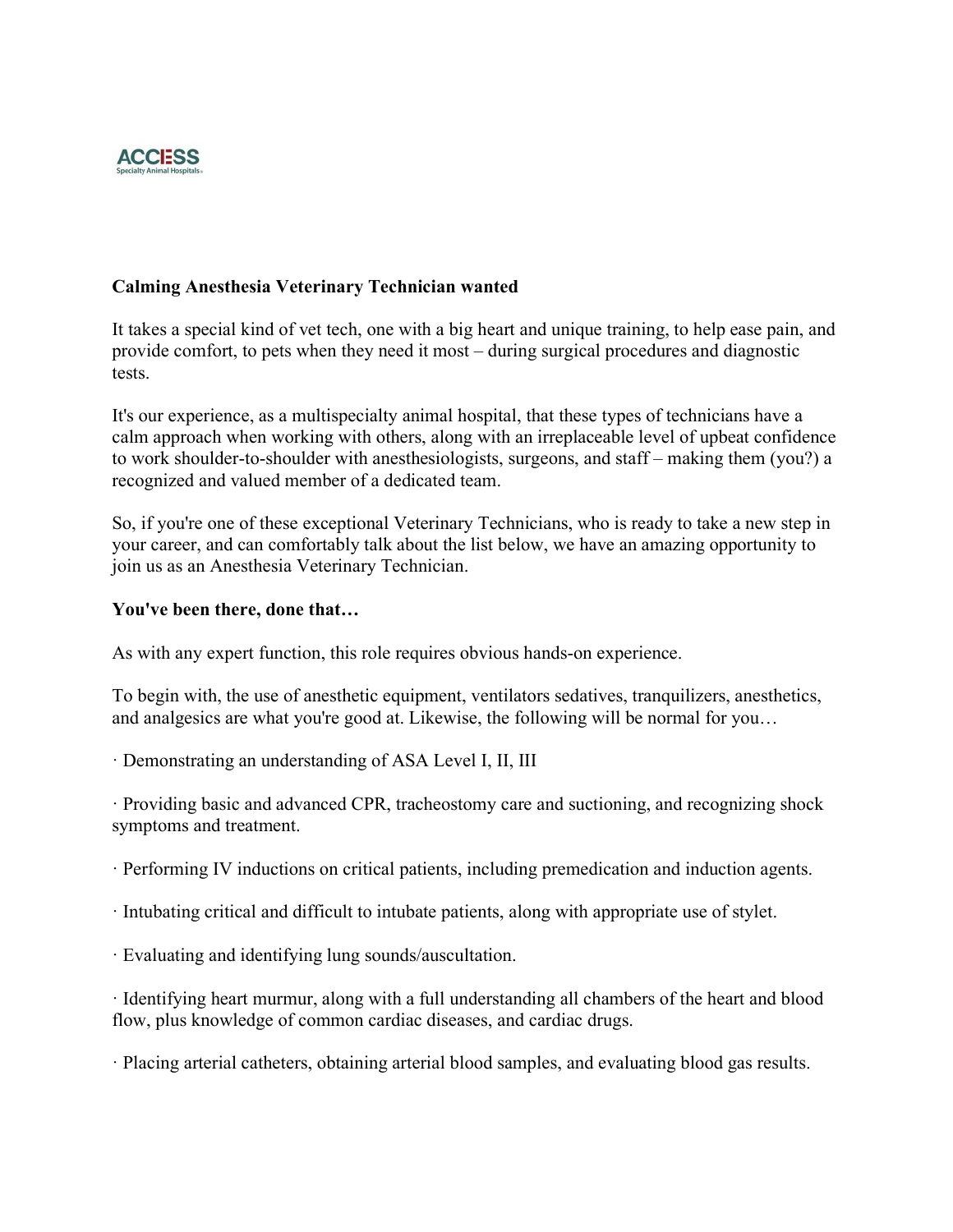· Treatment of hypercapnia, hypocapnia, hypertension, hypotension, bradycardia, and tachycardia during anesthesia.

· Setting-up equipment for invasive blood pressure measurements and interpreting results.

· Cross referencing and double-checking charges for procedures, diagnostics and hospitalization for inpatients and outpatients.

· Ensuring all treatments marked off on Smartflow have been performed (e.g., blood work, xrays)

· Providing accurate and detailed patient rounds.

· Comfortable, when needed, to provide support as an OR tech.

As you well know there is a bit more to this unique role in veterinary health care which we will be happy to explore with you.

Lastly, because of your experience, you'll be able to assist our Anesthesiologist in arranging and providing anesthetic technical training for pertinent staff through multiple forums / modalities / times. This includes teaching technicians and doctor's assistants to calculate CRI's. (Examples: fentanyl, ketamine, lidocaine).

## **Where you work matters**

This role is based at our 24x7, multi-specialty animal hospital in Los Angeles, one of the best in Southern California.

But we're more than just any hospital. In fact, we're the best of two worlds.

Firstly, we're owned by Thrive pet healthcare – which means that you'll have the security, benefits, training, and support one associates with a large, modern veterinary corporation.

ACCESS, on the other hand, has a leadership and culture style in line with a smaller practice, where collaboration is encouraged, ideas are listened to, initiatives are supported, and where each person, no matter who they are, is valued as being significant to our company, our clients and of course, or patients. We take our commitment to our folks seriously.

Then there's this:

- · Join us and we'll give you up to **\$5000** to celebrate any way you choose.
- · Earn up to **\$70,000** pa
- $\cdot$  401(k) matching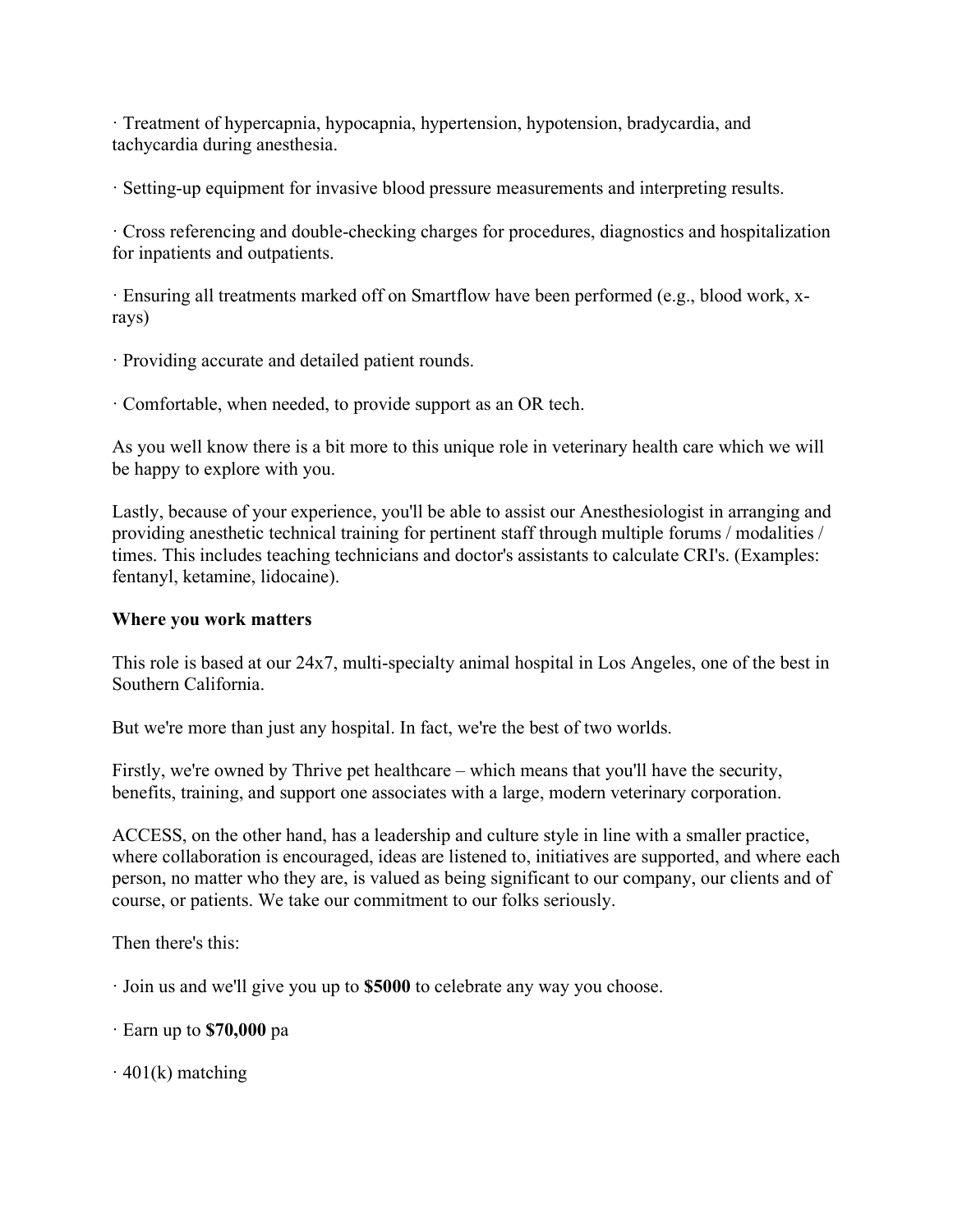- $\cdot$  Health + Dental + Vision insurance
- $\cdot$  Paid time off + Parental leave  $++$
- · Professional Development Assistance
- · Employee Pet Discount
- · Ask about others…

## **To get started, we'd love to hear from you…**

Job Type: Full-time

Pay: \$19.00 - \$35.00 per hour

#### Benefits:

- $\bullet$  401(k) matching
- Dental insurance
- Employee assistance program
- Employee discount
- Health insurance
- Life insurance
- Paid time off
- Parental leave
- Professional development assistance
- Referral program
- Vision insurance

# Schedule:

- 10 hour shift
- Monday to Friday
- On call
- Weekend availability

### Supplemental Pay:

- Bonus pay
- Signing bonus

## Education:

• Associate (Preferred)